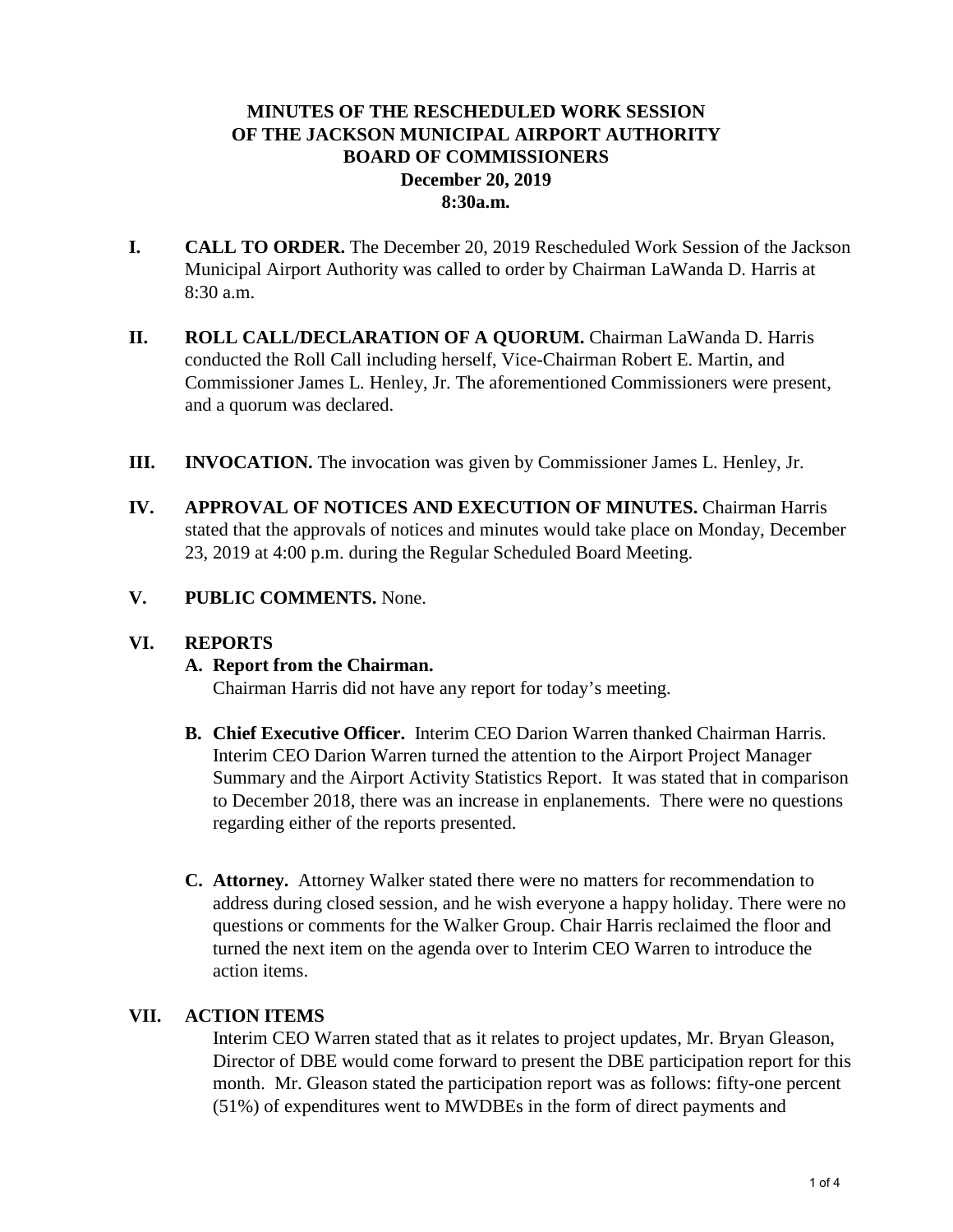subcontractor payments. Twenty three percent (23%) went to the City of Jackson businesses for MWDBEs and non-MWDBEs. Mr. Gleason asked the Board if there were any questions regarding the DBE report or items on the claims docket. There were no further questions.

Mr. Warren recognized Ms. L. Sherie Dean who introduced Ms. Geilia Taylor and Franchell Fort with Brilliant Minds. They currently serve as JMAA's Public Communications Consultants and have worked with JMAA's Public Information Officer on public relations matters and implementing a public information crisis communications plan. Ms. Taylor came before the Board to address the services and projects that have been completed to date and provided a status update for ongoing projects. There were no questions from the Board regarding Brilliant Minds project and services updates.

In addition to the project updates, Mr. Tony Esposito with Kimley-Horn provided the Board with a status update on the twelve (12) JMAA capital projects currently in progress. Those projects included: 1) 16/34 HKS Runway, 2) HKS Rehabilitation Project, 3)  $5<sup>th</sup>$  Floor Roof Construction Project, 4) Security Reconfiguration Project, 5) FAA Roof Reconstruction Project, 6) Passenger Board Bridge-Gate No. 2, 7) Perimeter Service Road Rehabilitation Project, 8) QTA Project, 9) Terminal Feasibility Study, 10) International Drive Project, 11) Runway 16R/34L Project, and 12) Security Access Control Project. Commissioner Martin asked how often the check takes place on the West Runway Project and requested a project update after the inspection on 12/20/19.

Interim CEO Warren stated this concluded the projects update and recognized Ms. Branson to provide an overview of the financial reports.

#### **A. Financial Matters**

**1. Financial Reports for November 2019: Balance Sheet, Income Statement, Claims Docket.** CFO Arnetrius Branson presented the preliminary financial matters to the Board of Commissioners for the month of November. There were no questions about the Balance Sheet, Income Statement, or Claims Docket. Commissioner Harris stated the Board would address any issues related to the Claims Docket during executive session.

Interim CEO Warren stated this concluded the items for financial reports.

- **B. Construction Projects.** Interim CEO Darion Warren stated there were no action items to present for construction projects today.
- **C. Procurement.** Interim CEO Darion Warren stated there were no action items for this matter.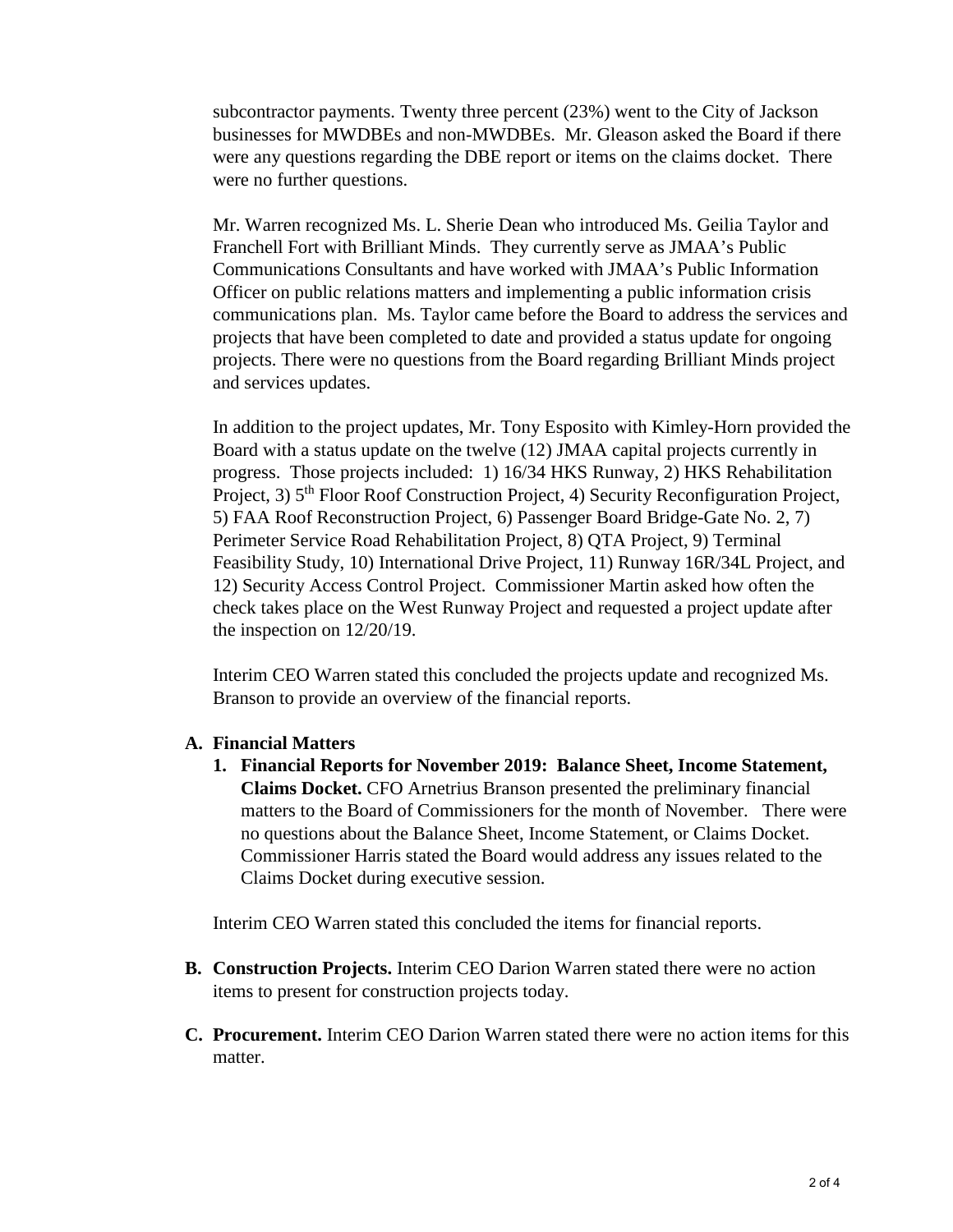Next, Mr. Warren introduced Ms. Robin Calloway who presented the action item for Service Agreements followed by Mr. Drew Ridinger who concluded with the final two Service Agreement action items.

### **D. Service Agreements**.

**1. Network Printer Services Agreement, JMAA: Authorization to (i) execute a print management agreement for 36 months; (ii) approve annual cost for print services for the duration of the Agreement (RJ Young).** Ms. Robin Calloway proceeded with her presentation and action items requested. There were no questions from the Board regarding this Service Agreement request.

**2. Security Checkpoint Reconfiguration Project, JAN: Authorization to (i) amend existing Professional Services Agreement for professional design and construction oversight; (ii) approval of additional architectural design and related services; (iii) approval of the new design and engineering services total contract; (iv) approval of the new project budget (Duvall Decker).** Mr. Drew Ridinger proceeded with his presentation and action items requested. There were no questions from the Board regarding this project.

**3. Runway 16R/34L Taxiway Alpha and Cross Connector Taxiways Pavement Rehabilitation, JAN: Authorization to (i) amend existing Professional Services Contract Agreement, (ii) approval of additional construction administrative costs and (iii) approval new total contract amount (Integrated Management Services Agreement).** The board requested this action item be held for discussion during executive session. Chair Harris inquired about the completion date change due to an unforeseen condition of Taxiway Alpha. Vice Chairman Martin asked what the failure was of getting the material across the Mississippi. Mr. Drew Ridinger responded. There were no further questions noted.

**E. Grants.** None.

## **F. Other Matters.**

**1. Managed Commercial Wireless Network, JAN: Authorization to (i) execute an Agreement to deploy and manage a Commercial Wireless Network; (ii) grant exclusive rights to negotiate for Cellular Providers to utilize deployed CWN inside of JAN (Boingo LLC).** Interim CEO Darion Warren

recognized Mr. Bryan Helaire to address the next action item under other matters. Mr. Helaire proceeded with his presentation and action items requested. Mr. Helaire introduced Mr. Jim Alexander with Boingo for questions. Commissioner Henley commented that he has met with Boingo and Mr. Helaire regarding the specifics of the services and the benefits to JMAA. Chairman Harris asked if there are other companies providing this service. Mr. Jim Alexander responded there are other companies providing these services; however, they are a tech partner whose focus audience is airports across the country providing carrier services, i.e. CSpire and AT&T. Chairman Harris stated that due to the long term 10-year commitment, the